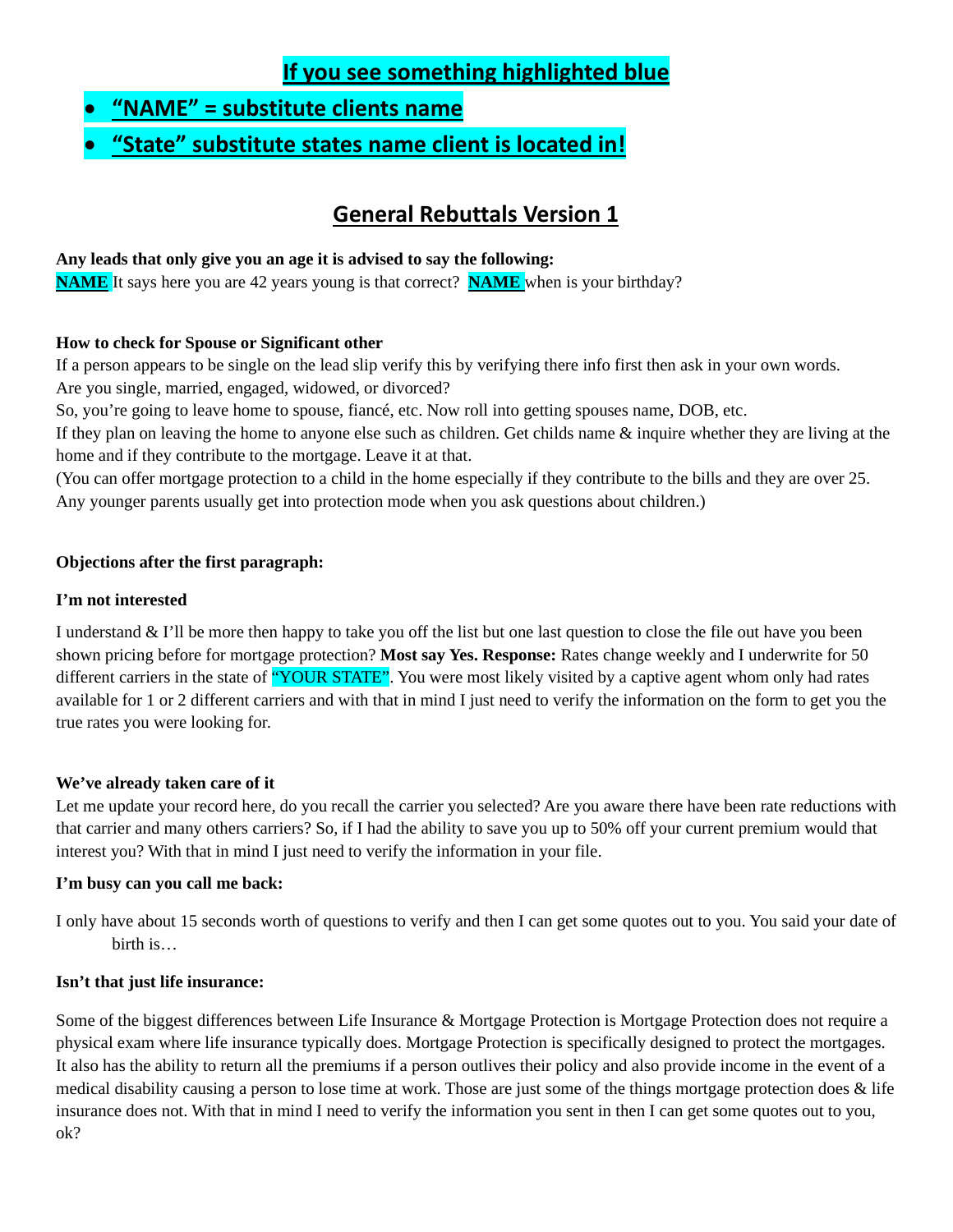#### **How much does it Cost?**

- Everyone is different but I can honestly say I've never seen a time I couldn't help a person get protection because it wasn't affordable.
- *If before you verify:* Let me verify what you listed and I can do my homework to find the most affordable options to get you the best protection. You said your date of birth is…
- *If while trying to set appointment:* My role is to educate people on what their options are, your job is to make sure it fits your need and of course your budget. I have over 30 carriers that I work with, so EVERY client has options- even those with a lot of health issues, like cancer or heart attack. Protecting your family is important and never a waste of time, right? Based on when I'm in your area I've got (Day) or (Day) with some openings- which is best for you?

#### **Can you email me some quotes?**

**NAME** id love to sit around in my pajamas all day email everyone however these days underwriters are tasked to come out and verify that healthy people are in fact not hooked up to oxygen tanks…

#### **Objections after you offer an appointment time:**

#### **Can you send me something in the mail/email?**

I wish I could but the insurance carriers require that I can guarantee your insurability, the only way I can do that is to see you, but don't misunderstand what I'm doing. I'll be seeing about 12-15 people that day so I'll only have about 15 minutes to show you those quotes. With that in mind would it be better to drop your quotes off in the morning afternoon or the evening?

#### **I can't make it within 48 hours:**

Is that because of your work schedule? *Yes* Is that a 9-5 schedule? *Yes*  I have Mon at 6 and 8 do you want the 6 or the 8? In addition to the above I tend to assume folks 66 and older are retired and offer them daytime appoints where as my 65

and younger crowd I reserve for late afternoon & evening appointments.

#### **My spouse doesn't need to be there:**

Is she going to be your beneficiary? *Yes* And you'll be her beneficiary? *Yes*

Because this pertains to both of you I'd rather meet with you together because both husband and wife usually have questions. Best to get them out of the way all together. With that in mind I'll be seeing 15 families the day we meet so I'll only have about 15 minutes to go over the quotes with you. So, will mornings, afternoons or evenings be best for the 2 of you?

#### **We're busy….**

I'm really busy too, I'll be seeing about 12-15 people the day I see you. I'm only going to have about 15 minutes to explain the quotes to you. So, will you have 15 minutes in the morning, afternoon or evening?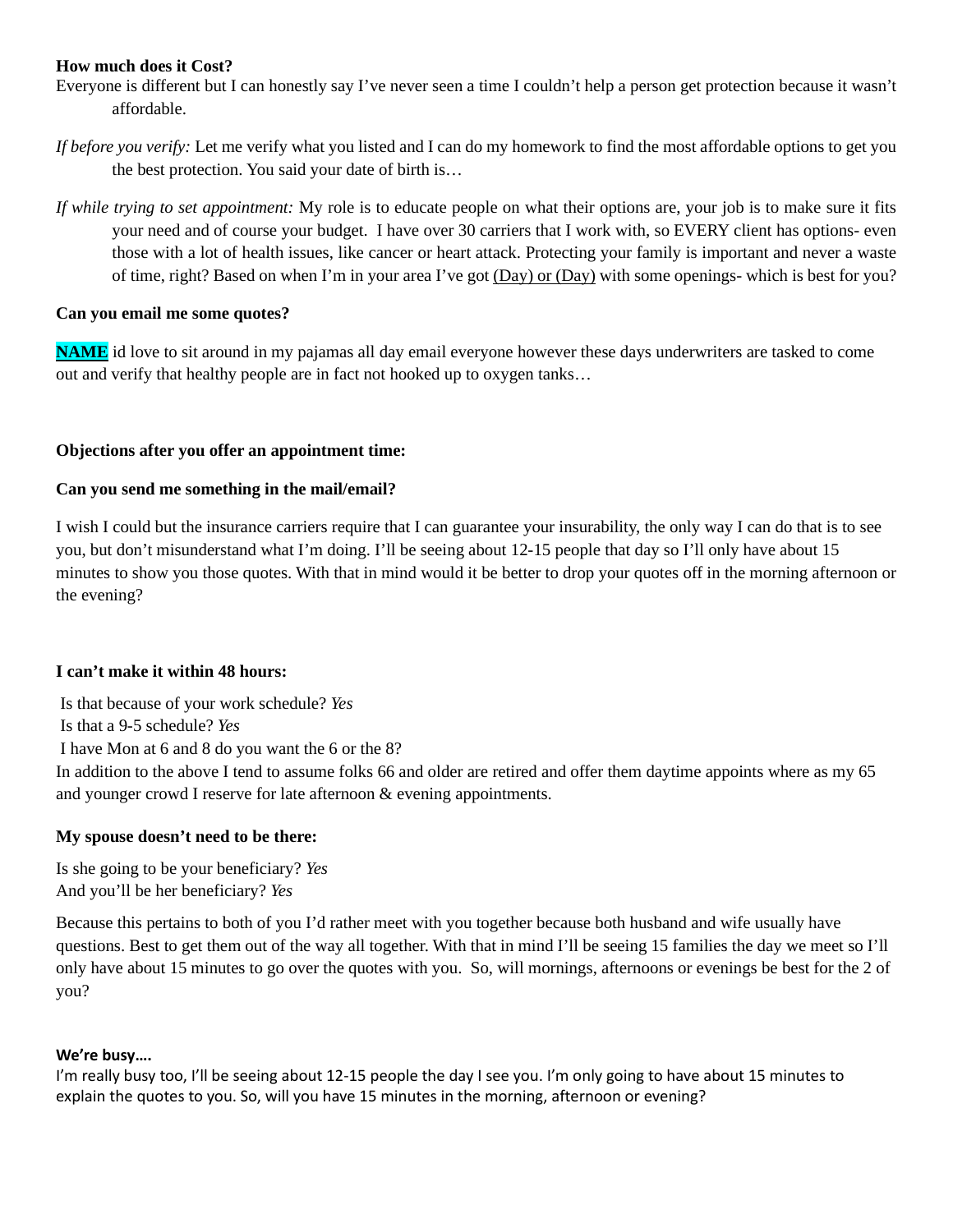### **Overcoming Objections on the Phone Role Play**

#### **Mike**: We're not interested anymore

**Sarah**: That's exactly why I'm calling—I don't have any notes here in our system that you've received the information you were looking for about the benefit that would pay off your home if you died or make a mortgage payment for you if you become sick or injured. I'm the field underwriter who's been assigned to your case and several others that I'll be working on this week.... (and go right back into your script)

#### **Mike**: We already got some coverage

**Sarah**: That's exactly why I'm calling—they've got me auditing your original request for coverage b/c there are some new plans out there—many of which can save you thousands over the length of your contract, and I'm the field underwriter who has been assigned to your case and several others in your area.... (go right back into script)

#### **Mike**: We sent that in months ago

**Sarah**: That's exactly why I'm calling—it looks like we've made several attempts to get in touch with you after you requested the information. I'm the field underwriter who has been assigned to your case and several others in your county that I'll be working on this week.... (go right back into script)

#### **Mike**: I don't know what you're talking about

**Sarah**: That's exactly why I'm calling. Looks like shortly after you financed you're home with Chase Bank for \$150,000, you requested the information about the benefit that would pay off your home if you died or make a mortgage payment for you if you became sick or injured and couldn't work. I'm the field underwriter who has been assigned to your case and several others in the county that I'm working on this week. You indicated here your date of birth is 8/28/79 is that correct?

#### **Mike**: Can you just send us something?

**Sarah**: That's exactly why I'm calling. Most of our programs do not require a physical exam to get this coverage, but they do send me out as a field underwriter to best determine what you qualify for. I'm taking care of several of these in your area and would just need a 15-minute window to go over the coverage options with you and see if we've even got something that would help you. I'm in your area Monday and Tuesday—what time do you get home from work generally?

#### **Mike**: I need to know how much this is going to be before I let you come over

**Sarah**: That's exactly why I'm calling. I'm what's considered a Field Underwriter for the mortgage protection group and I'll be able to SHOP AROUND and find you the best rates based on what you qualify for. Most families choose a program that's between \$40-\$80 a month, but it depends on what you qualify and how much coverage you want. I'm taking care of several homeowners in your area on Monday and would just need a 15-minute window—what time are you usually home from work?

#### **Mike**: Do both of us have to be here?

**Sarah**: That's exactly why I'm calling. This benefit can cover any person on the deed or mortgage and they do make me identify you with a photo ID. Would your wife be the beneficiary?

#### **Mike**: I already saw several people and it's too expensive

**Sarah**: That's exactly why I'm calling. The mortgage protection group is a broker and we can SHOP AROUND for the best program for your budget. I'm going to be in your area on Monday night helping several homeowners and would need about a 15-minute window to see if we even have anything that would help you.

#### **Mike**: I don't qualify because of my health

**Sarah**: That's exactly why I'm calling. Unless you are over the age of 85, we have programs for everybody. What is the health issue you are dealing with?

#### **Mike**: I don't have time right now; can you call me on Monday?

**Sarah**: Well that's exactly why I'm calling. I don't have time to go into this right now either and I'm going to be in your area helping several homeowners on Monday. When do you normally get home from work on Monday?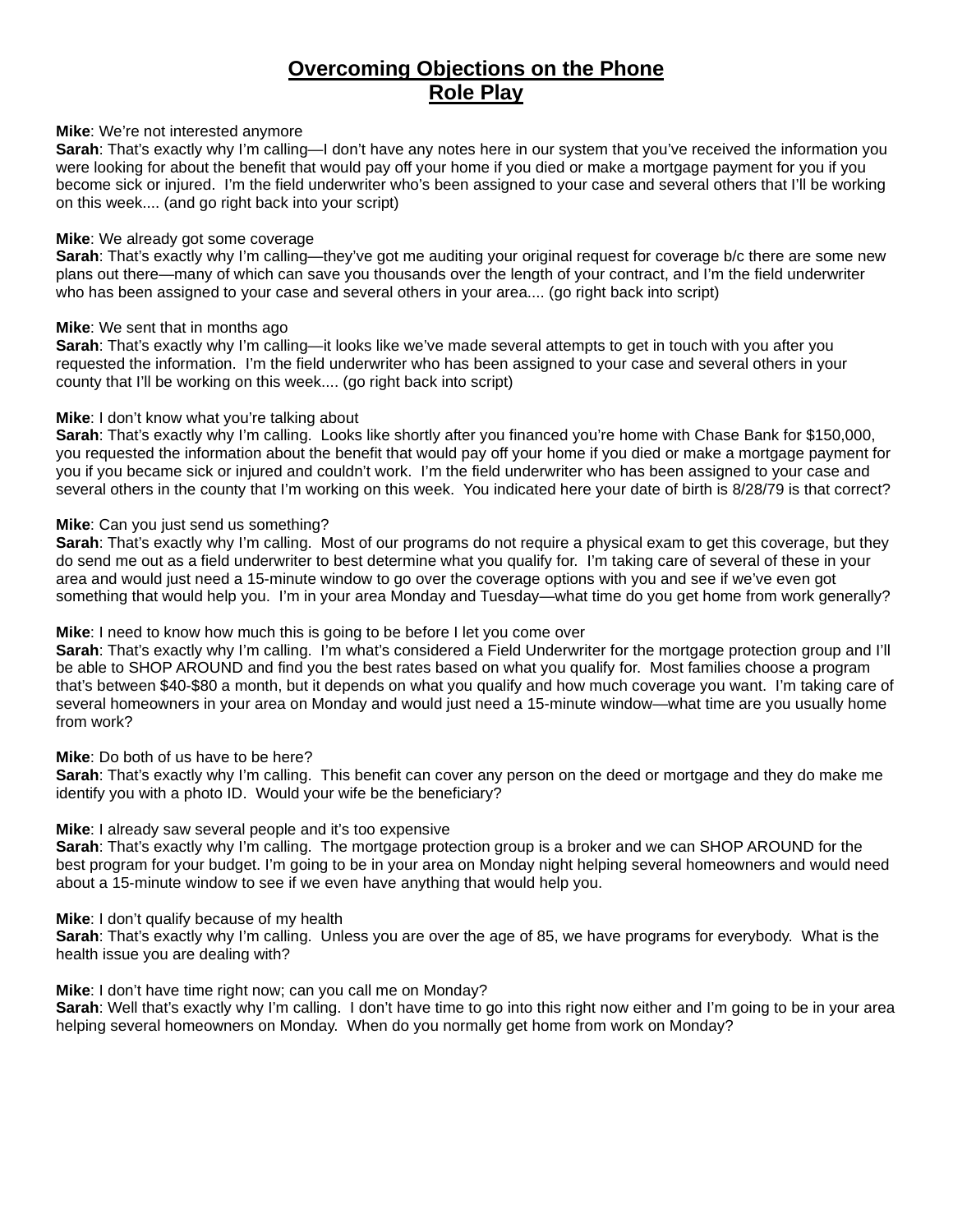# **General Rebuttals Version 2**

# **How to check for Spouse or Significant other**

If a person appears to be single on the lead slip you qualify to be sure there is no spouse or significant other. I have your date of birth as July  $13<sup>th</sup>$ , 1973 and I show you don't smoke, is that correct?

And who would your beneficiary going to be?

*My spouse –* Ok, verify spouses date of birth and whether they smoke

Anyone else – Ok, are you married, single or engaged – then continue with the script verifying the info for both.

# **Objections after the first paragraph:**

# **I'm not interested**

I can understand that, was it because you've priced it already? *Yes*

Do you know if what they showed you was the A, B or C protection?

*I'm not sure* is always the answer

The reason I asked is because most agents only show the A protection which is the most expensive type, without showing a person the B and C options. What we do is show a person all 3 types and let them make their own mind up about what's best for them. I've never seen a time when I couldn't help a person get protected because it wasn't affordable.

With that in mind I need to verify the information you sent in to us and then I'll get some quotes out to you, ok?

# **Isn't that just life insurance:**

It is life insurance designed specifically to protect the mortgage. It also has the ability to return all the premiums if a person outlives their policy and provide income in the event of a medical disability causing a person to lose time at work. Those are some of the things mortgage protection can do. With that in mind I need to verify the information you sent in then I can get some quotes out to you, ok?

# **We already got it taken care of:**

That's always a good thing to hear. Let me ask you, if I can help you save \$15-30 per month compared to what you are paying for the same protection, is that something you would want to see? Let me verify the information you sent in and then I'll get some quotes out to you, ok?

# **I'm busy can you call me back:**

I only have about 15 seconds worth of questions to verify and then I can get some quotes out to you. Do you have 15 seconds worth of time?

# **How much does it Cost?**

Everyone is different. I can honestly say I've never seen a time I couldn't help a person get protection because it wasn't affordable.

# **Can you email me some quotes?:**

This is exactly the reason I'm calling I need to verify the information you sent in and then I'll get some quotes out to you, ok?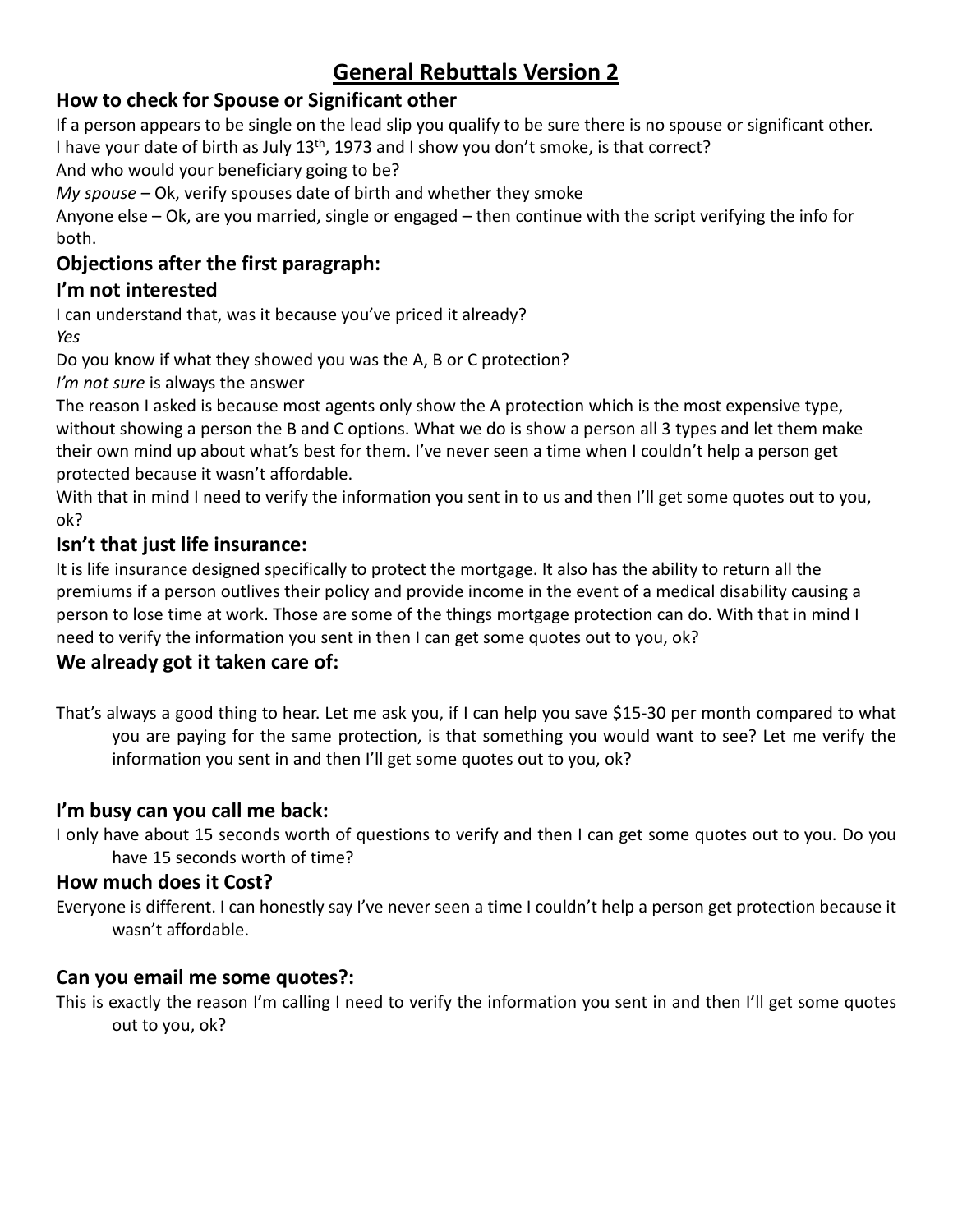# **Objections after you offer an appointment time:**

### **Can you send me something in the mail/email?:**

I wish I could however the insurance carriers require that I can guarantee your insurability, the only way I can do that is to see you, but don't misunderstand what I'm doing. I'll be seeing about 12-15 people that day so I'll only have about 15 minutes to show you those quotes. With that in mind would it be better to drop your quotes off in the morning afternoon or the evening?

### **I can't make it within 48 hours:**

Is that because of your work schedule? *Yes* Is that a 9-5 schedule? *Yes*  I have Mon at 6 and 8 do you want the 6 or the 8?

# **My spouse doesn't need to be there:**

Is she going to be your beneficiary? *Yes*

And you'll be her beneficiary? *Yes*

Because this pertains to both of you I'd rather meet with you together and don't misunderstand what we're doing, I'll be seeing 15 people the day we meet so I'll only have about 15 minutes to go over the quotes with you.

So, will mornings, afternoons or evenings be best for the 2 of you?

### **We're busy….**

I'm really busy too, I'll be seeing about 12-15 people the day I see you. I'm only going to have about 15 minutes to explain the quotes to you. So, will you have 15 minutes in the morning, afternoon or evening?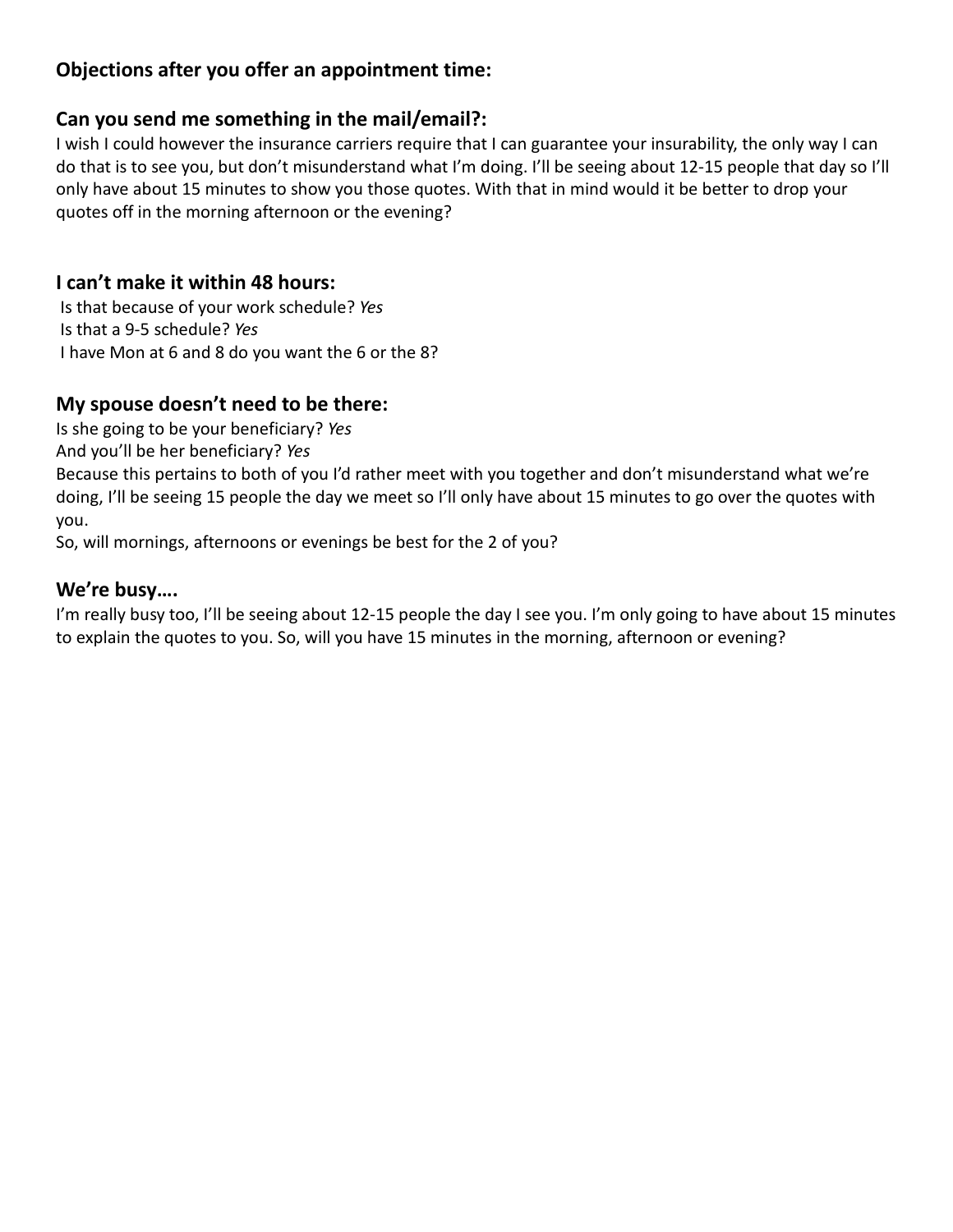# **Sarah Pappas On the Phone**

# **"That's Exactly Why I'm Calling…"**

Objection 1:

We're Not Interested Anymore

Well **NAME**, that's exactly why I'm calling. I don't have any notes here in our system saying that you've received the information you were looking for about the benefit that would pay off your home if you died or make a mortgage payment if you were to become sick or injured and couldn't work. I'm the field underwriter who's been assigned to your case & several others that I'll be working on this week.

### BACK TO SCRIPT

Objection 2:

We Already Got Some Coverage

Well **NAME**, that's exactly why I'm calling. They have me auditing your original request for coverage because there are some new plans out there many of which can save you thousands over the length of your contract. I'm the field underwriter who's been assigned to your request and several others in your area…

### BACK TO SCRIPT

Objection 3:

We Sent That In Months Ago, Why Am I Just Now Hearing From You?

Well **NAME**, that's exactly why I'm calling. It does look like we have made several attempts to get in contact with you after you requested the information I'm the field underwriter who's been assigned to your case and several others in your area that I'll be working on this week.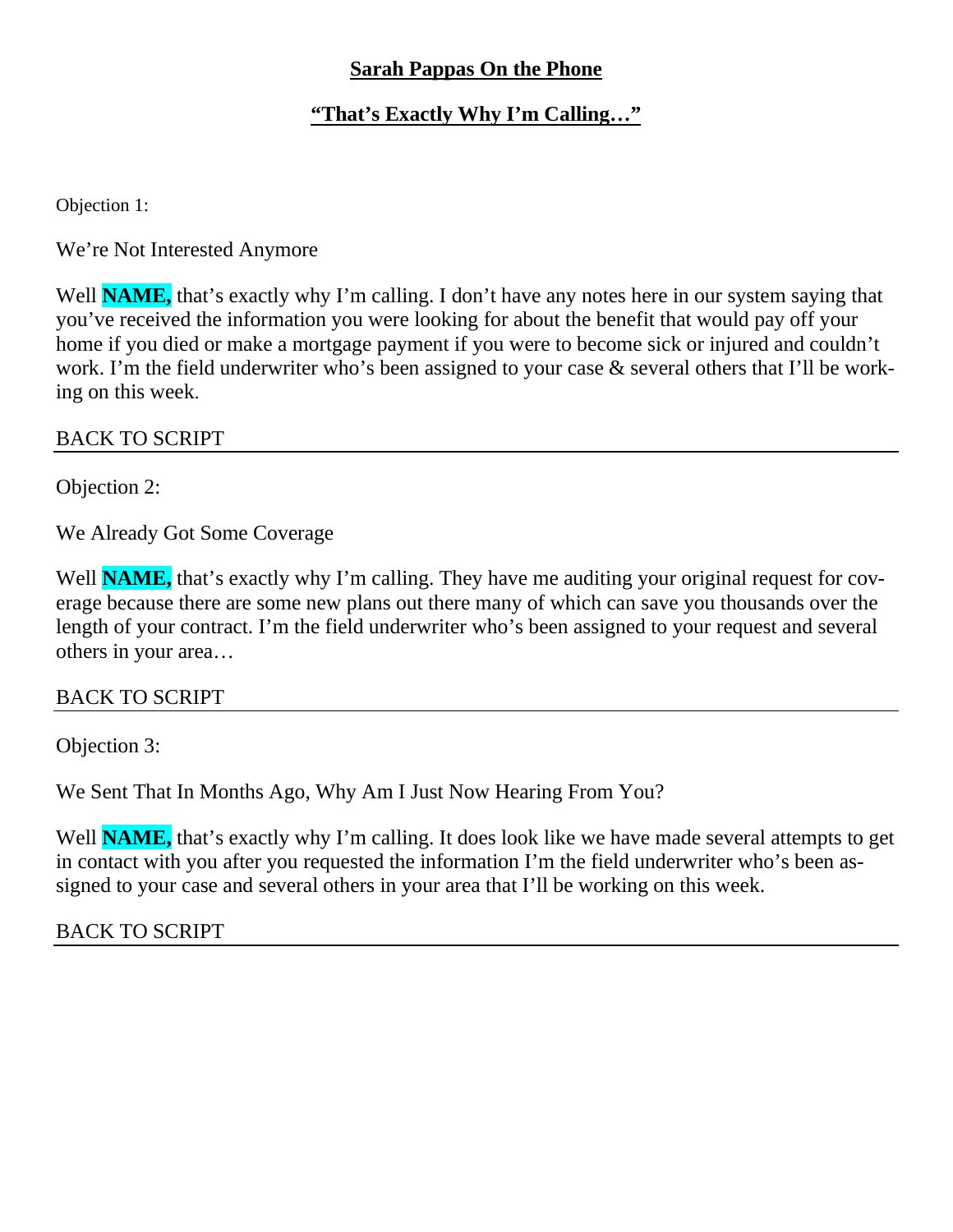Objection 4:

I Don't Even Know What You're Talking About...

Well **NAME**, that's exactly why I'm calling. Looks like shortly after you financed your home with  $\frac{1}{2}$  bank for \$\_\_\_\_\_\_\_\_\_, you requested the information about the benefit that would pay off your home if you became disabled, died or make the mortgage payment if you were to become sick or injured and couldn't work. I'm the field underwriter who has been assigned to your request and several others in neighborhood, you indicated that your date of birth is  $\blacksquare$ ...

### BACK TO SCRIPT

Objection 5:

Can You Just Send Us Something?

Well **NAME**, that's exactly why I'm calling. I would love to do that but most of our programs do not require a physical exam to get this coverage. They do send me out as a field underwriter to best determine what you qualify for. I'm taking care of several of these in your area and would just need a 15-minute window to go over the coverage options with you and see if we even have something that would help you. I'm in your area on  $\overline{DAY}$  and  $\overline{DAY}$  what time do you get home from work generally?

BACK TO SCRIPT

Objection 6:

I'm Gonna Need to Know How Much This is Gonna Be Before I Let You Come Over to My House

Well **NAME**, that's exactly why I'm calling. I'm what's considered a field underwriter for the mortgage protection group and I'll be able to shop around and find you the best rates based on what you qualify for. Most families choose a program that is somewhere between \$40 & \$80 per month but it really depends on what you qualify for and how much coverage YOU want. I'm taking care of several homeowners in your area on **DAY** and **DAY** and would just need a 15-minute window. What time do you usually get home from work?

# BACK TO SCRIPT

Objection 7:

Do Both of Us Need to Be Here?

Well **NAME**, that's exactly why I'm calling. This benefit CAN cover any person on the deed or mortgage and they do make me identify you with a photo ID. Would your husband/wife be the beneficiary?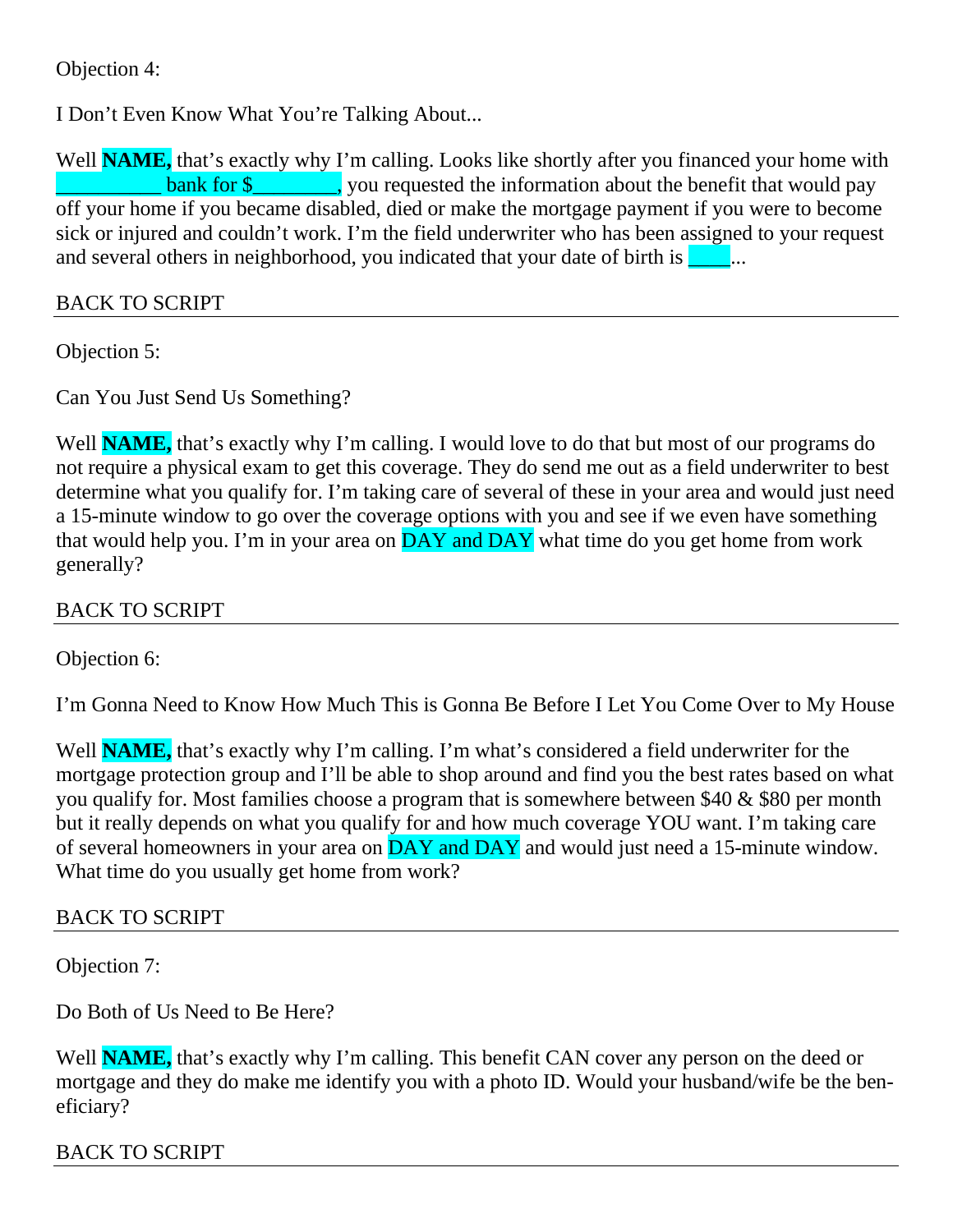# Objection 8:

I Already Saw Several People and We're Not Interested Because It's Just Too Expensive

Well **NAME**, that's exactly why I'm calling. The Mortgage Protection Group is a broker and we can shop around for the best program for your budget. I'm gonna be in your area on DAY night helping several homeowners and would need about a 15-minute window to see if we even have anything that would help you.

# BACK TO SCRIPT

Objection 9:

I Don't Qualify Because of My Health

Well **NAME**, that's exactly why I'm calling. Unless you're over the age of 85 we have programs for everybody, what exactly is the health issue that you're dealing with?

# BACK TO SCRIPT

Objection 10:

I Don't Really Have Time to Talk Right Now, Can You Call Me Back Another Time?

Well **NAME**, that's exactly why I'm calling. I really don't have time to go into this right now either and I'm gonna be in your area helping several homeowners on  $\overline{DAY}$  when do you normally get home from work on DAY.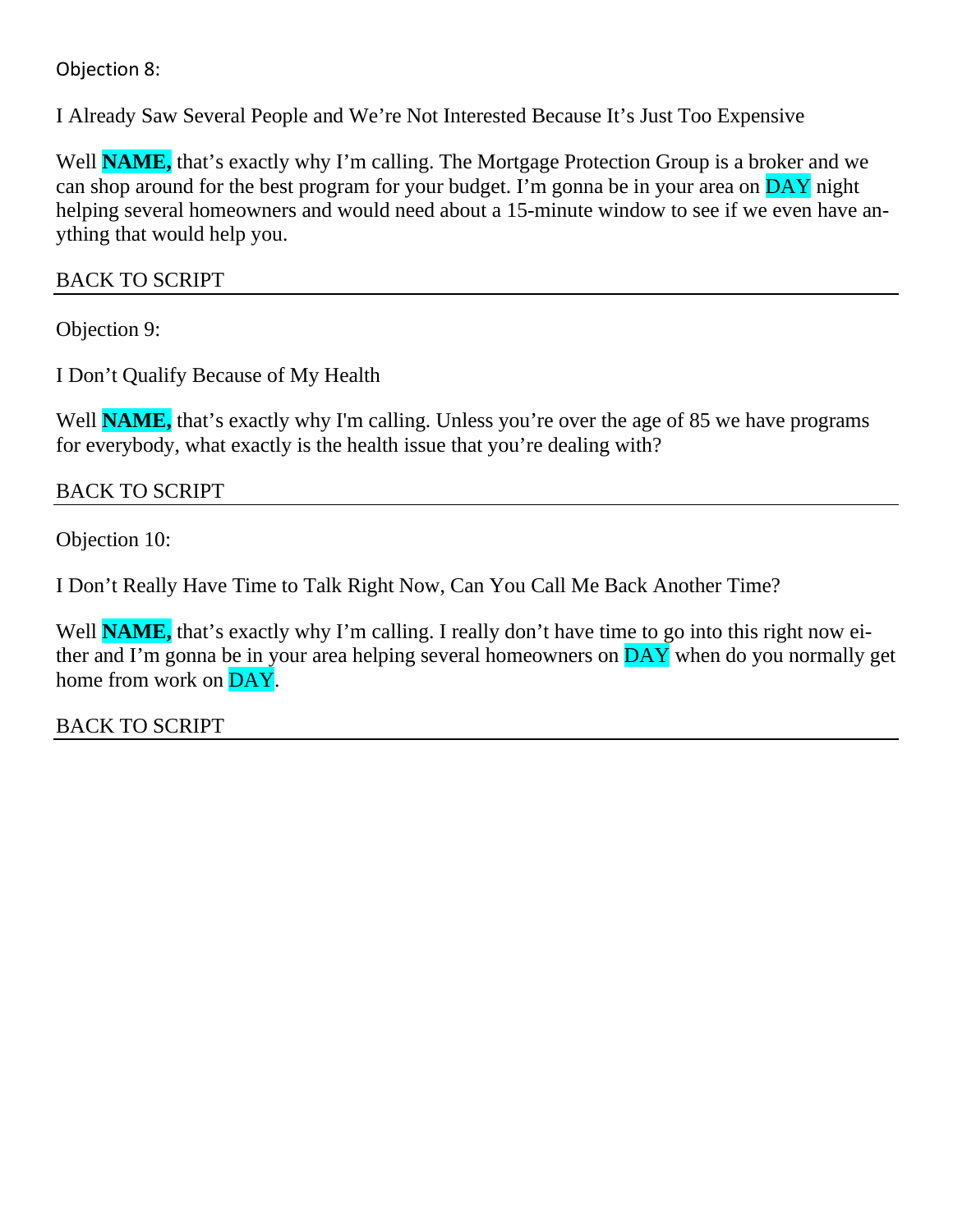### **Sarah Pappas On the Phone**

"That's Exactly Why I'm Calling…"

Objection 1:

We're Not Interested Anymore

Well \_\_\_\_\_\_, that's exactly why I'm calling. I don't have any notes here in our system sayingthatyou'vereceivedtheinformationyouwerelookingforaboutthebenefitthat wouldpayoffyourhome ifyoudiedormakeamortgagepaymentifyouweretobecome sick or injured and couldn't work. I'm the field underwriter who's been assigned to your case & several others that I'll be working on this week.

#### BACK TO SCRIPT

Objection 2:

We Already Got Some Coverage

Well \_\_\_\_\_\_, that's exactly why I'm calling. They have me auditing your original request for coverage because there are some new plans out there many of which can save you thousandsoverthelengthofyourcontract.I'mthefieldunderwriterwho'sbeenassigned to your request and several others in your area…

#### BACK TO SCRIPT

Objection 3:

We Sent That In Months Ago, Why Am I Just Now Hearing From You?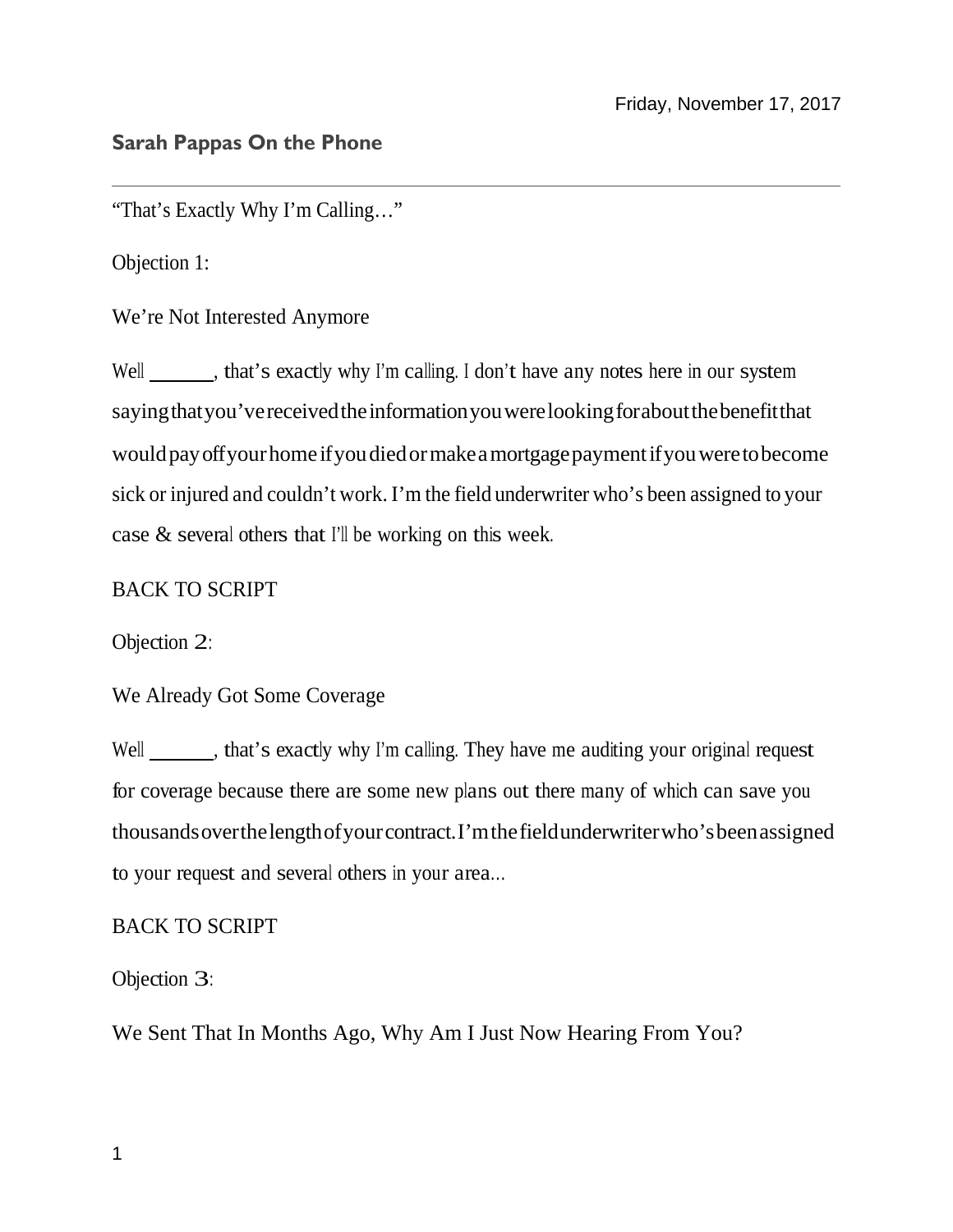Well , that's exactly why I'm calling. It does look like we have made several attempts to get in contact with you after you requested the information I'm actually the field underwriter who's been assigned to your case and several others in your area that I'll be working on this week.

### BACK TO SCRIPT

Objection 4:

I Don't Even Know What You're Talking About..

Well \_\_\_\_\_, that's exactly why I'm calling. Looks like shortly after you financed your home with bank for \$, you requested the information about the benefit that would pay off your home if you died or make the mortgage payment if you were to become sick or injured and couldn't work. I'm the field underwriter who has been assigned to your request and several others in the county that Im' working on in your county, you indicated that your date of birth is \_\_\_\_\_\_...

#### BACK TO SCRIPT

Objection 5:

Can You Just Send Us Something?

Well \_\_\_\_\_, that's exactly why I'm calling. I would actually love to do that but most of our programs do not require a physical exam to get this coverage. They do send me out as a field underwriter to best determine what you qualify for. I'm taking care of several of these in your area and would just need a 15 minute window to go over the coverage options with you and see if we even have something that would help you. I'm in your area on \_\_\_\_\_\_\_ and \_\_\_\_\_\_\_\_\_ what time do you get home from work generally?

2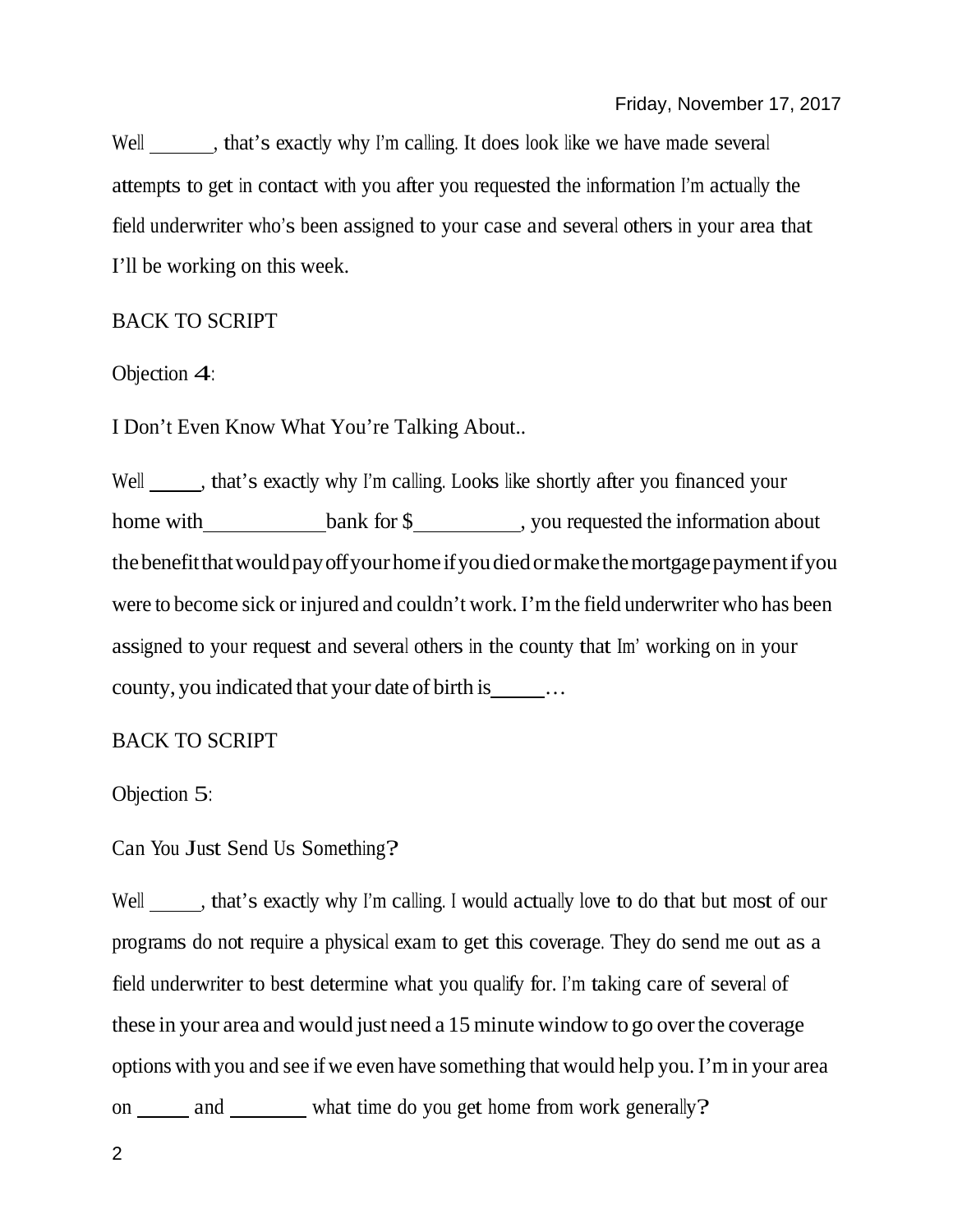# BACK TO SCRIPT

### Objection 6:

I'm Gonna Need to Know How Much This is Gonna Be Before I Let You Come Over to My House

Well \_\_\_\_\_\_\_\_, that's exactly why I'm calling. I'm whats considered a field underwriter for the mortgage protection group and I'll be able to shop around and find you the best rates based on what you qualify for. Most families choose a program that is somewhere between \$40  $\&$  \$80 per month but it really depends on what you qualify for and how much coverage YOU want. I'm taking care of several homeowners in your area on and \_\_\_\_\_\_\_ and would just need a 15 minute window. What time do you usually get home fromwork?

# BACK TO SCRIPT

Objection 7:

Do Both of Us Need to Be Here?

Well \_\_\_\_\_\_, that's exactly why I'm calling. This benefit CAN cover any person on the deed or mortgage and they do make me identify you with a photo ID. Would your husband/wife be the beneficiary?

# BACK TO SCRIPT

Objection 8:

IAlreadySawSeveralPeople andWe'reNotIntererestedBecause It'sJustToo Expensive